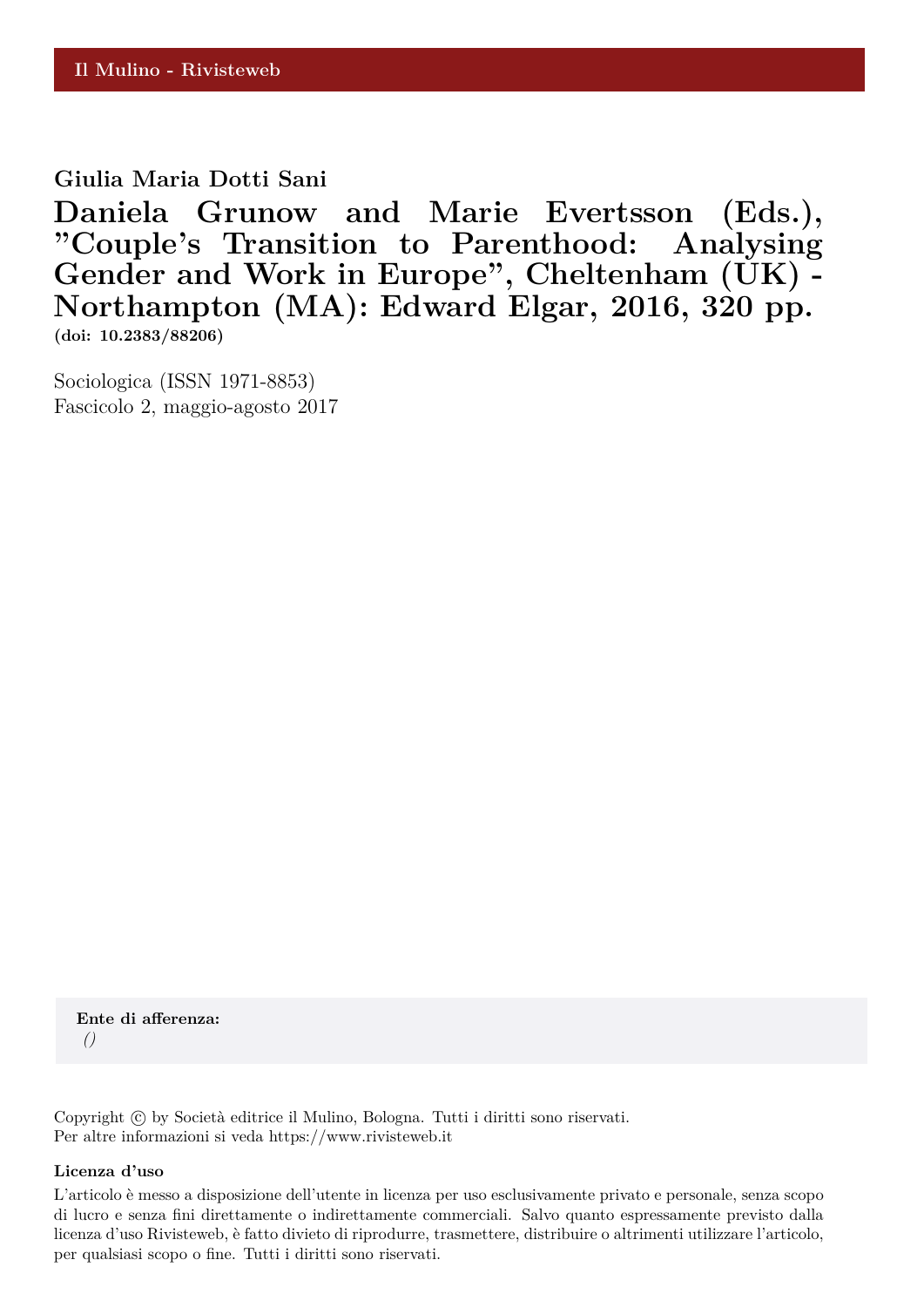## Book review

# **Daniela Grunow and Marie Evertsson (Eds.), "Couple's Transition to Parenthood: Analysing Gender and Work in Europe", Cheltenham (UK) - Northampton (MA): Edward Elgar, 2016, 320 pp.**

doi: 10.2383/88206

In this edited volume, Daniela Grunow and Marie Evertsson aim at answering a question that has become increasingly relevant in the scholarly community and beyond: Why do traditional gender practices persist within couples living in societies that are evolving toward gender equality? In particular, why do women and men who maintained a fairly gender-equal division of paid and unpaid work before becoming parents shift into a traditional division of labour after the birth of their first child? I find this is a very salient research topic given the number of quantitative studies showing that even couples who hold gender egalitarian attitudes and behaviours fall back into a traditional division of labour when they become parents.

The volume addresses these research questions drawing on qualitative data obtained through 334 in-depth interviews with women who are in a late stage of pregnancy and their male partner in eight European countries: Sweden, Germany, The Netherlands, Switzerland, Italy, Spain, Poland and Czech Republic. With the aim of restricting the focus to subjects who value gender equality and strive towards it in their everyday life, the sample of interviewees consists of dual-earners couples. The authors define them "non-traditional resource matches", as both members of the couple earn similar amounts or the woman is better off in the labour market that her partner. Since the number of dual-earner couples varies considerably in the countries studied in the volume and due to the sampling procedure adopted by the researchers, the interviewed couples are not representative of their respective populations and the authors do not attempt to generalize their results. However, the volume's focus on these highly-selected couples is still valuable, as it provides a detailed snapshot of the lives, plans, aspirations, negotiations and fears of subjects who are pioneers in the making of a more gender-equal society. In particular, the interviews are centred on the expected changes envisioned by the couples and on their plans about how to organize their lives after the birth of their child. By doing so, the authors strive to go beyond the descriptive level and provide explanations for the (planned) behaviour of the parents-to-be by placing their arguments within the context of each country-specific *gender culture* and *the available family policies*. The volume is structured in six parts, with the first three chapters providing the conceptual framework, the comparative overview and the methodology, respectively. The chapters in the central parts of the volume present the results for each country, whereas the conclusions are discussed in part six.

In the conceptual framework, the authors argue that institutions act as points of reference for parents-to-be in European societies and that couples draw upon dominant constructions of motherhood and fatherhood in deciding how to plan their future life as parents. However, parental ideals regarding what is the best care option for the child, for example, or the timing of the mothers' return to work, might not necessarily be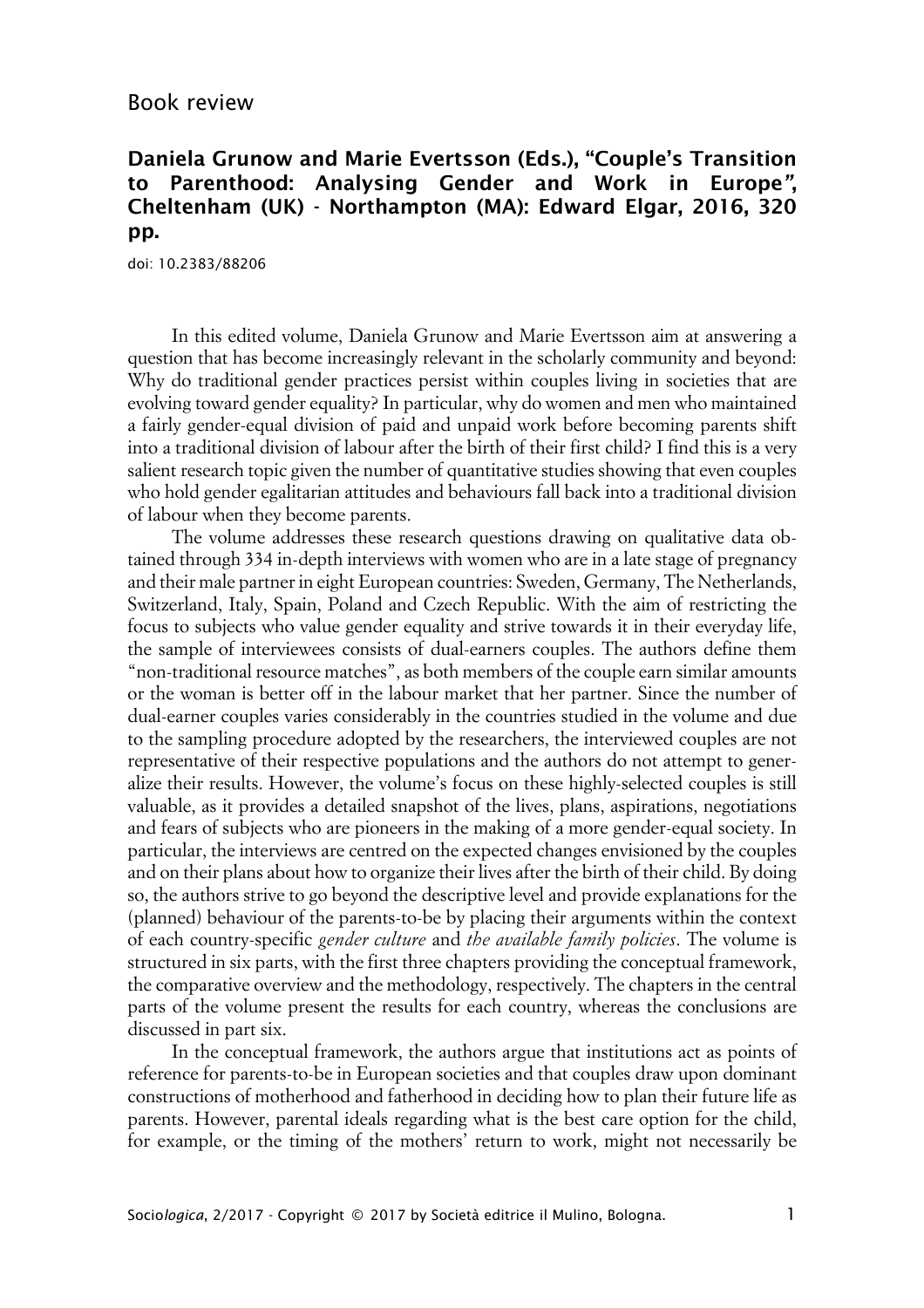### *Dotti Sani*

supported by national family policies. Moreover, parents might find themselves deviating from the dominant gender culture. The authors claim that these *gaps* between individual ideals, dominant gender culture and national policies engender a sense of uncertainty about how the interviewed subjects should organize their deeply changed lives after the transition to parenthood. In particular, the authors underline the importance of the *congruence* between the dominant gender culture and national family policies to minimize uncertainty among parents-to-be.

The second chapter offers a useful map for readers who are unfamiliar with the eight analysed countries by illustrating contextual differences regarding female labour force participation, availability and affordability of childcare, generosity of parental leave schemes, employment protection legislation, levels of unemployment and overall gender equality. These characteristics are crucial as they represent the structure of opportunities and constraints under which parents-to-be plan and decide how to organize the care for their child and their work schedule. Therefore, this in-depth discussion of the national contexts is a necessary and welcome part of the volume.

Chapter three illustrates the methodology. Overall, 334 interviews were carried out between 2004 and 2012, as the period of fieldwork varies between countries. Differences in the timing of fieldwork raise some issues about cross-national comparability, especially considering that the 2008-2009 financial and economic crisis occurred during that time span. Moreover, as acknowledged by the authors, the older data might be less engaging for the readers interested in the policy implications of the research.

The number of interviewed couples varies across countries, ranging from 12 in Poland to 50 in Spain. This disparity in the number of interviews is rather surprising and suggests that the robustness of the results varies notably across samples. The mothers- and fathers-to-be were recruited in different ways, but the most common were prenatal classes, gynaecologists' offices, through snowball sampling and, in some cases, on line through social media such as Facebook and specialized websites. In all countries, the parents were interviewed separately and in most cases in their homes. While the countries are selected following a most different systems design, the couples are chosen to be as homogenous as possible to maximise comparability. Therefore, only couples who were at the end of their first pregnancy, with high and similar levels of education, similar earnings and labour market attachment are selected. However, some exceptions were made to this sampling criterion. In Spain, for example, where it was problematic to find dual-earner expecting couples due to the economic crisis occurring during the years of the study and sky-high levels of unemployment, couples with a non-employed partner were also selected. The relatively strict sampling criteria proved problematic also in Germany.

The data were collected through in-depth semi-structured interviews. Common guidelines for the interviews were derived from a German study conducted by one of the authors that served as blueprint and was used for all countries except Switzerland and The Netherland, for which data were retrieved and harmonized from previous studies. The interview guidelines were developed to touch upon a set of topics including employment and career development, household formation and division of domestic tasks, current situation during the pregnancy as well as plans and hopes for the future after the birth. Overall, the methodological chapter provides abundance of detail about how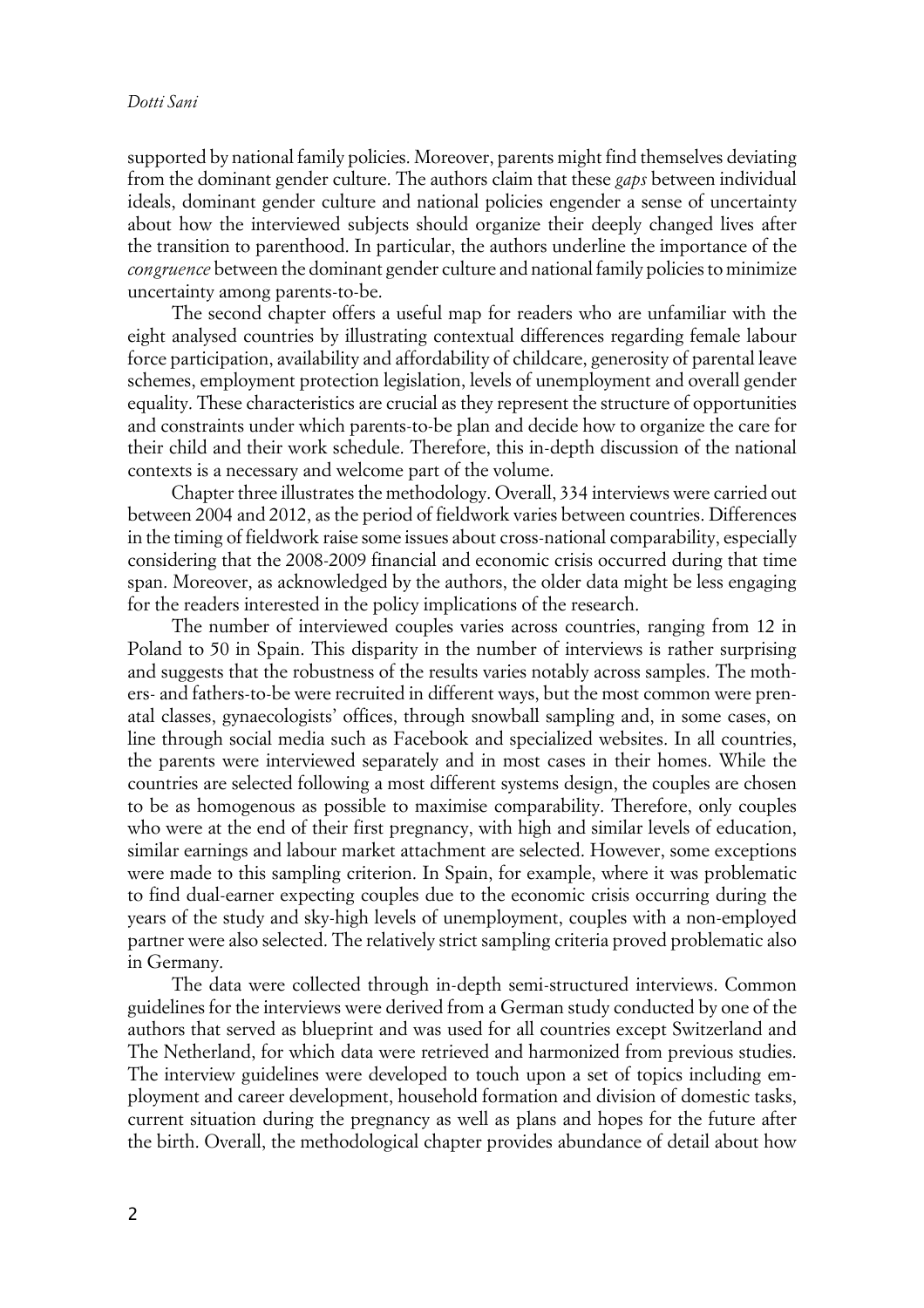the research was carried out and what strategies were adopted to secure comparability in the instrument, data collection and analyses.

In chapters four to twelve, the results from the single country studies are presented. Consistently throughout the chapters, the authors briefly summarize the most salient country characteristics and contextualize the interviews before moving to an in-depth discussion of the results. Excerpts of interviews are reported in both English and the original language. For each country, a common set of topics is discussed, with most of the attention centred on the plans that the parents-to-be have for the months (and in some cases years) following the birth of the child and on their thoughts and reasoning about *why* they developed those plans. The interviews also focus on *how* such plans were devised in terms of the negotiations that took place between partners, but also between the parents and their wider network, including their close family and friends, peers, co-workers and their employers. A great deal of attention is placed on the introspective accounts provided by the parents-to-be, who anticipate not just organizational and practical changes in their daily lives, but also profound changes to their identities with the transition to parenthood. In general, parental accounts are linked to the contextual structure of constraints and opportunities, and therefore mothers- and fathers-to-be in the interviews go back and forth between their aspirations – regarding childcare, paid work and division of unpaid work between partners – and what they will do given the national circumstances. For example, in many countries a common desire among future mothers (supported by the fathers) was to exclusively breastfeed the child for the sixmonths period recommended by the World Health Organization. Similarly, most parents-to-be expressed a preference not to enrol their child in formal care too early (i.e. younger than a year of age) or not have the child in care for more than a few days a week. However, most national maternity and parental leave schemes require parents to return to work early to avoid significant income losses and therefore are not fit to accommodate the needs of breastfed children nor the desire of parents to avoid early childcare. Thus, most parents-to-be in the volume appear stuck between the desire to do what is "best for the child" and the actual opportunities that are available to them.

Against this background, gender inequalities in the care of the new-born emerge in nearly all countries. Except for Sweden, which unsurprisingly appears as the most gender egalitarian in terms of division of paid and unpaid labour at home, parents-to-be seem quite content with embracing traditional gender roles when approaching parenthood. Much of the parental reasoning behind this accepted transition relies on the notion that women and men are biologically different. These innate and unchangeable traits were intrinsically link with the idea of the "natural" motherhood role. The interviewees in most countries called upon pregnancy and breastfeeding as watersheds between the maternal and paternal role that made mothers naturally and instinctively *better* at taking care of a very young child. Thus, fathers who are by default deprived of these skills pick up a different set of responsibilities and endorse the traditional breadwinning role. Interestingly though, this rational set up was applied beyond the early months of the child's life and well into the first year, therefore when maternal care is no longer biologically essential. Moreover, this occurred even in cases when economic calculus would suggest that the father should be the main carer because he was either unemployed or earning a lower wage than the mother. With rare exceptions, the fathers-to-be in the